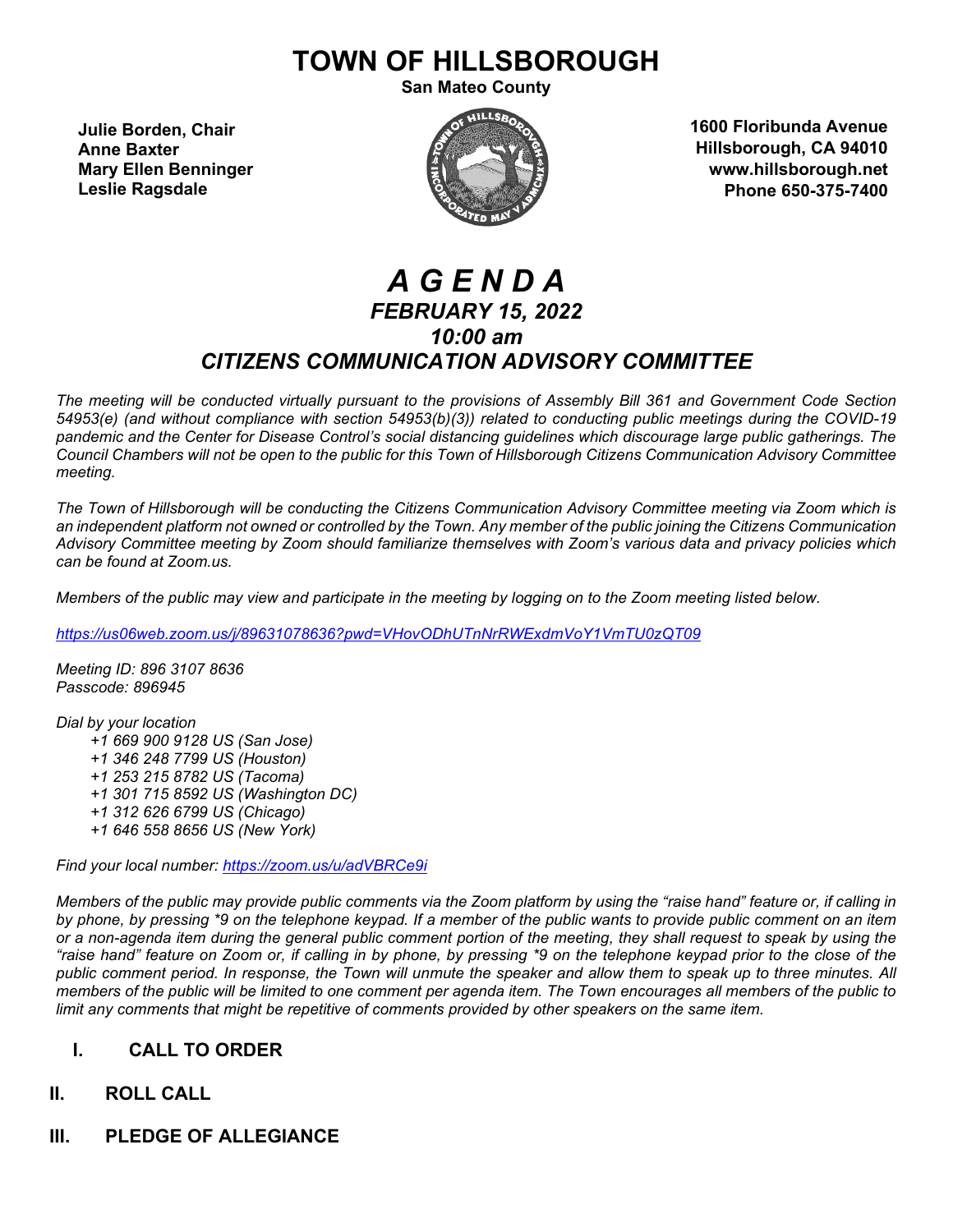Agenda – Citizens Communication Advisory Committee February 15, 2022 Page 2

### **IV. MINUTES: January 11, 2021**

## **V. PRESENTATION: Town Council Update**

#### **VI. PUBLIC COMMENT I:**

*This portion of the meeting is reserved for persons wishing to address the Citizens Communication Advisory Committee on any matter not on the agenda. Members of the public may provide comments via the Zoom platform by using the "raise hand" feature or, if calling in by phone, by pressing \*9 on the telephone keypad. In response, the Town will unmute the speaker and allow them to speak on any topic for up to three minutes. If there appears to be a large number of speakers, speaking time may be reduced to no less than 2 minutes, at the discretion of the Chair. Members of the public are limited to one comment at this time. State law prohibits the Citizens Communication Advisory Committee from discussing or acting on non-agenda items, and generally limits the ability of the Citizens Communication Advisory Committee to respond to any public comments made regarding non-agenda items.*

#### **VII. NEW BUSINESS:**

1. E-Announcement Topics

#### **VIII. DISCUSSION:**

- 2. Staff Updates
- 3. 2022 Q1 Newsletter Article Update

#### **IX. PUBLIC COMMENT II:**

*This portion of the meeting is reserved for persons wishing to address the Citizens Communication Advisory Committee on any matter not on the agenda. Members of the public may provide comments via the Zoom platform by using the "raise hand" feature or, if calling in by phone, by pressing \*9 on the telephone keypad. In response, the Town will unmute the speaker and allow them to speak on any topic for up to three minutes. If there appears to be a large number of speakers, speaking time may be reduced to no less than 2 minutes, at the discretion of the Chair. Members of the public are limited to one comment at this time. State law prohibits the Citizens Communication Advisory Committee from discussing or acting on non-agenda items, and generally limits the ability of the Citizens Communication Advisory Committee to respond to any public comments made regarding non-agenda items.*

# **X. ADJOURNMENT**

#### **SPECIAL ACCOMMODATIONS:**

*If you need a disability-related modification or accommodation, including auxiliary aids or services, to participate in the Citizens Communication Advisory Committee meeting, or if you need an agenda in an alternate form, please contact the City Clerk at 375-7412 at least 24 hours before the scheduled Citizens Communication Advisory Committee meeting.*

#### **ATTACHMENTS:**

*Any items listed as "Attachments" to the agenda are available on the Town's website or at the City Clerk's office.*

*Any writings or documents provided to a majority of the Citizens Communication Advisory Committee regarding any item on this agenda, except as exempt from public disclosure under applicable law, will be made available for public inspection in the City Clerk's Office located at 1600 Floribunda Avenue, Hillsborough, CA 94010, during normal business hours.*

# **AUDIO / VISUAL ADVISORY:**